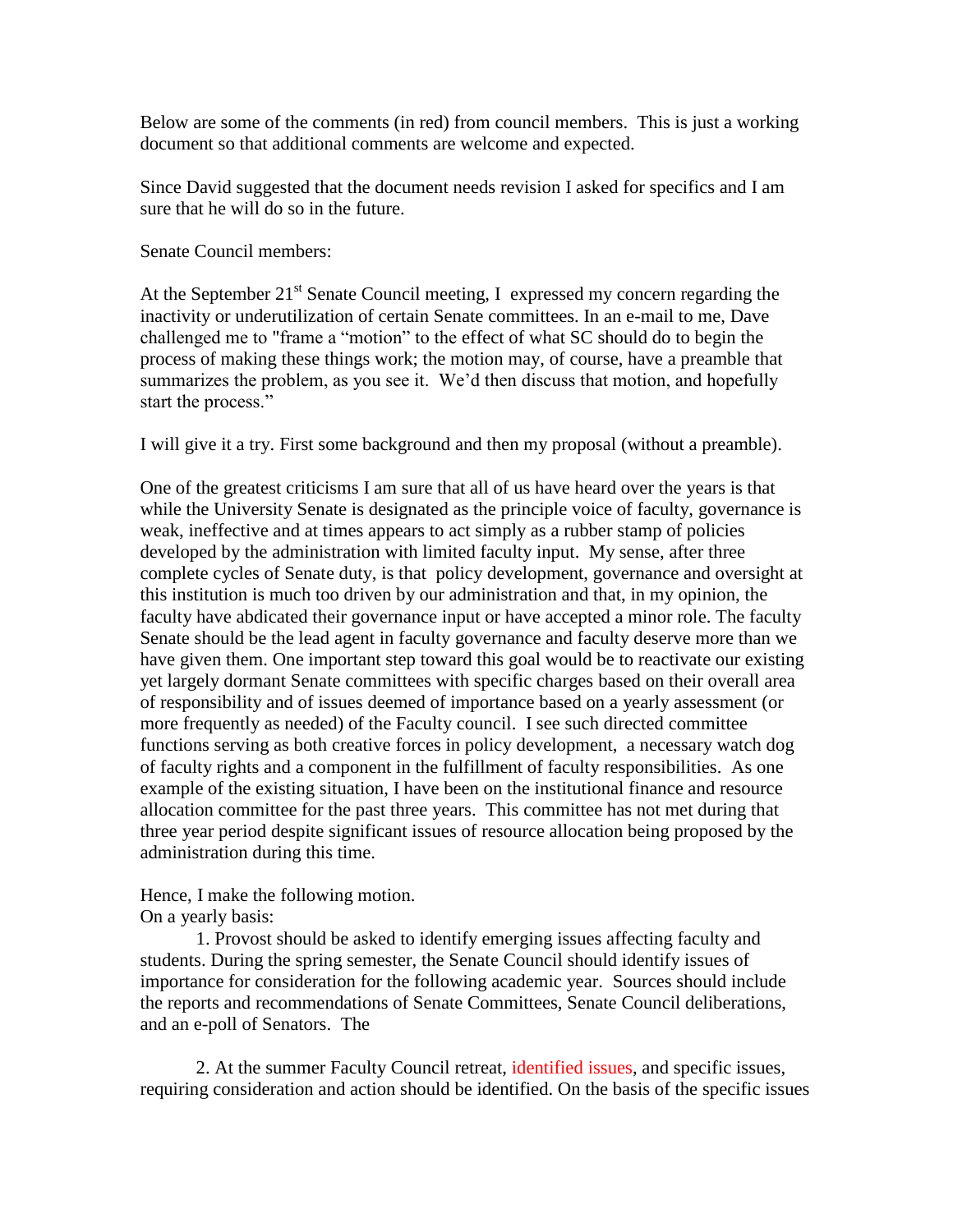identified, charges for the appropriate Senate committees should be drafted. Each committee's charges should include a projected timetable for the committee's dealing with its charges, provision of timely updates and specified date of submission of a final report (or interim report) for each charge to the Faculty Senate.

3. These draft charges should be circulated to the faculty at the beginning of the fall semester, with a request for faculty comments and suggestions.

 4. Soon after the draft charges have been circulated (e.g., 10 days), the Senate Council should meet with the chairs of all the standing Senate committees, and finalize the charges.

The above timetable should not preclude the addition to or modification of charges, based on new developments or situations, as the academic year proceeds.

A **few** examples that might be addressed, by no means a complete guide and in fact just skims the surface focusing on only a few committees, are suggested below (I have attached a list of all the committees to this e-mail for your perusal):

(To facilitate the information gathering components of any charges, it is anticipated that previous analyses of these issues and recommendations would be reviewed as part of the information gathering phase.)

I. Senate Academic Planning and Priorities Committee:

A. evaluation of the status of undergraduate education including established indicators, such as student to faculty ratio and facilities, and measures of enhancement of education experiences. Based on this evaluation, a specific plan should be developed to address deficiencies, build on strengths and develop new initiatives. Wherever feasible, the individuals components of this plan should be prioritized.

II. Academic Facilities Committee:

A. infrastructure development across our university. The Faculty Senate is in a unique position, as an all-campus organization, to view the global needs of the university and to recommend to the administration priorities in the construction of new buildings where there are obvious, yet overlooked, deficiencies.

III. Senate Institutional Finances and Resources Allocation Committee

A. Development of an appropriate plan concerning financial contributions by the athletic program to the general fund

B. Assessment of the academic and financial impact across our university of the increased use of distance learning as a revenue generating stream and development of committee recommendations based on this assessment.

C. Evaluate the attempts to remove benefits in a relatively cavalier manner i.e., little faculty input before making a decision impacting on faculty welfare such as health benefits to retired persons, 5 year wait in order to have TIAA-CREF contributions from